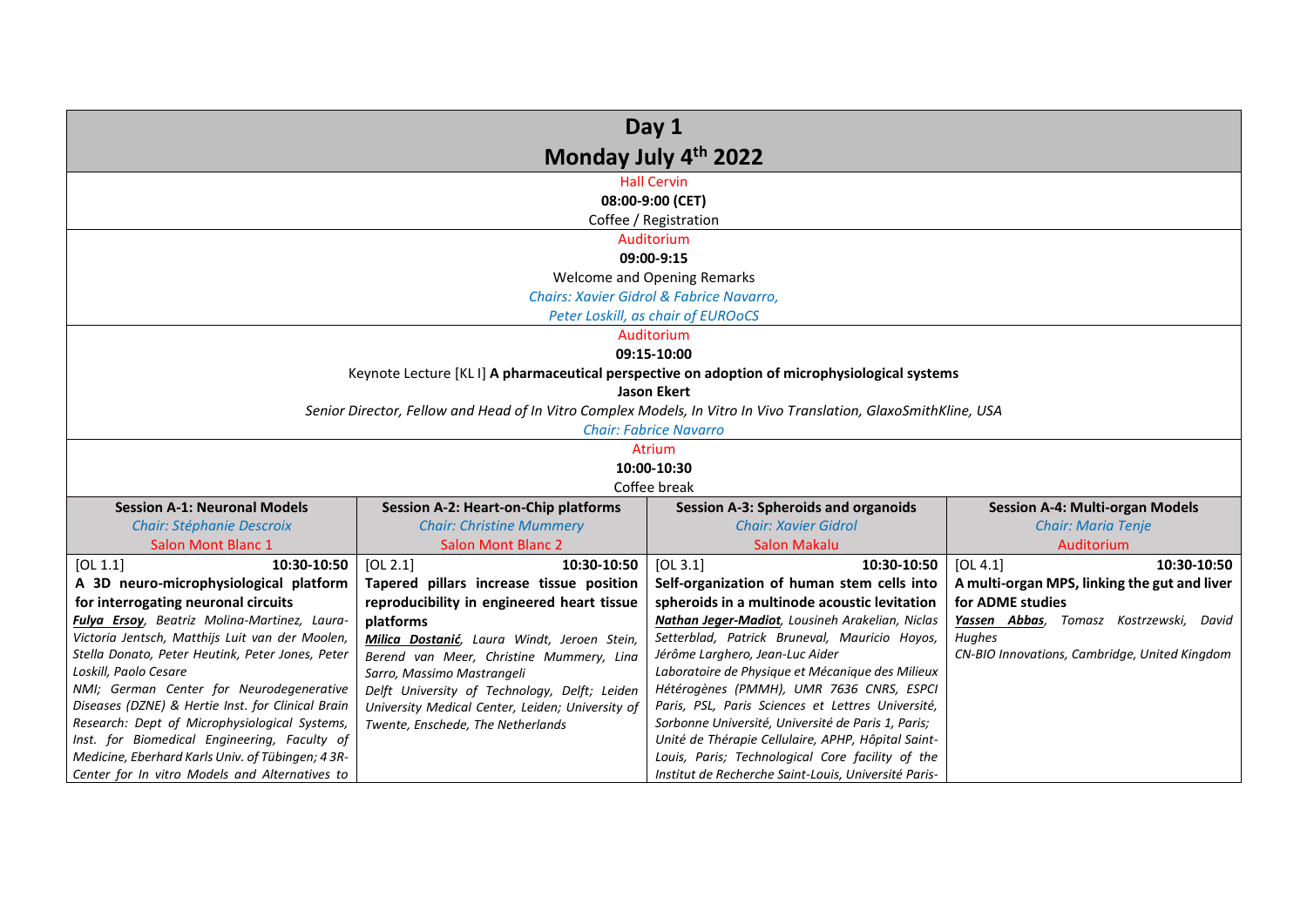| Animal Testing, Eberhard Karls University of                                             |                                                                                                   | Diderot and Inserm, Hôpital Saint-Louis, Paris,                                                   |                                                                                               |
|------------------------------------------------------------------------------------------|---------------------------------------------------------------------------------------------------|---------------------------------------------------------------------------------------------------|-----------------------------------------------------------------------------------------------|
| Tübingen, Tübingen, Germany                                                              |                                                                                                   | France                                                                                            |                                                                                               |
| 10:50-11:10<br>[OL 1.2]                                                                  | [OL 2.2]<br>10:50-11:10                                                                           | [OL 3.2]<br>10:50-11:10                                                                           | [OL 4.2]<br>10:50-11:10                                                                       |
| Decoding Glioblastoma: simulating tumor                                                  | Development of a pneumatically HoC                                                                | SpheroFlow: a Heart-on-Chip featuring non-                                                        | Pump-less microfluidic device for the                                                         |
| microenvironment to detect novel bio-                                                    | platform to promote cardiomyocyte                                                                 | invasive readouts and electrical pacing                                                           | functional co-culture of human stem cell                                                      |
| markers using organ-on-chip models                                                       | maturation                                                                                        | capabilities                                                                                      | derived islet and liver organoids                                                             |
| Clara Bayona, Sara Abizanda, Claudia Olaizola,                                           | Sofia Gomez, Jaap den Toonder and Ye Wang                                                         | Alessia Moruzzi, Oliver Schneider, Stefanie Fuchs,                                                | Aleksandra Aizenshtadt, Shadab Abadpour,                                                      |
| Magdalena Wrona, Jesús Salafranca, Cristina                                              | Eindhoven University of Technology, Eindhoven,                                                    | Torsten Mayr, Julia Marzi, Peter Loskill                                                          | Chencheng Wang, Mathias Busek, Gruenzner                                                      |
| Nerín, Rosa Monge, Sara Oliván and Iñaki Ochoa                                           | The Netherlands                                                                                   | NMI Natural and Medical Sciences Institute;                                                       | Stefan, Alexey Golovin, Justyna Stokowiec, Hanne                                              |
| Tissue microenvironment (TME) Lab, IIS Aragon,                                           |                                                                                                   | Institute of Biomedical Engineering, Faculty of                                                   | Scholz, Stefan Krauss                                                                         |
| Zaragoza, Spain                                                                          |                                                                                                   | Medicine, Eberhard Karls Univ. Tübingen,                                                          | Hybrid Technology Hub, Institute of Basic Medical                                             |
| BEONCHIP S.L, Zaragoza; Dept of Analytical                                               |                                                                                                   | Tübingen; Fraunhofer Institute for Interfacial                                                    | Sciences, University of Oslo, Dept of Immunology                                              |
| Chemistry, I3A, EINA-University of Zaragoza,                                             |                                                                                                   | Engineering and Biotechnology IGB, Stuttgart,                                                     | and Transfusion Medicine, Oslo University                                                     |
| Zaragoza, Spain                                                                          |                                                                                                   | Germany                                                                                           | Hospital, Dept of Transplant Medicine and<br>Institute for Surgical Research, Oslo University |
|                                                                                          |                                                                                                   |                                                                                                   | Hospital, Oslo, Norway                                                                        |
|                                                                                          |                                                                                                   |                                                                                                   | Chair of Microsystems, Technische Universität                                                 |
|                                                                                          |                                                                                                   |                                                                                                   | Dresden, Dresden, Germany                                                                     |
| 11:10-11:30<br>[OL 1.3]                                                                  | [OL 2.3]<br>11:10-11:30                                                                           | [OL 3.3]<br>11:10-11:30                                                                           | [OL 4.3]<br>11:10-11:30                                                                       |
|                                                                                          |                                                                                                   |                                                                                                   |                                                                                               |
|                                                                                          |                                                                                                   |                                                                                                   |                                                                                               |
| In vitro Traumatic Brain Injury model                                                    | Drug screening in a beating heart-on-chip                                                         | Skin organoids as tools for disease<br>the                                                        | Integration of a microbiome-gut-brain axis                                                    |
| based on Human 3D neural tissue                                                          | with integrated read-outs                                                                         | modeling:<br>of<br>characterization                                                               | on a microfluidic chip to study neuro-                                                        |
| Luc Stoppini, Marc O. Heuschkel, Loris Gomez<br>Baisac, Yoan Neuenschwander, Denis Prim, | Roberta Visone, Caterina Pernici, Alessandro<br>Cordiale, Ferran Lozano, Cecilia Thairi, Elisa Di | epidermal-dermal junction                                                                         | degenerative diseases                                                                         |
| Cédric Schmidt, Marc E. Pfeifer, Jérome                                                  | Pasquale, Paola Occhetta, Marco Rasponi                                                           | Veronika Ramovs, Hans Janssen, Ignacia Fuente,<br>Amandine Pitaval, Walid Rachidi, Susana M Chuva | Lena Sophie Koch, Pien Goldsteen, David Choy<br>Buentello, Reinoud Gosens, Kerensa Broersen   |
| Extermann, and Adrien Roux                                                               | BiomimX Srl, Milan; Dept of Electronics,                                                          | de Sousa Lopes, Christian, Freund, Xavier Gidrol,                                                 | Univ. of Twente, Enschede; Univ. of Groningen,                                                |
| Tissue Engineering Laboratory, HEPIA HES-SO                                              | and<br>Bioengineering (DEIB),<br>Information                                                      | Christine L Mummery, Karine Raymond                                                               | Groningen, the Netherlands;                                                                   |
| University of Applied Sciences and Arts Western                                          | Politecnico di Milano, Milan; Humanitas                                                           | Leiden University Medical Center, Leiden;                                                         | Tecnologico de Monterre, Monterrey, Mexico                                                    |
| Switzerland, 1202 Geneva; Diagnostic Systems                                             | University Department of Biomedical Sciences,                                                     | Netherlands Cancer Institute, Amsterdam; the                                                      |                                                                                               |
| Research Group, Institute of Life Technologies,                                          | Milan, Italy                                                                                      | <b>Netherlands</b>                                                                                |                                                                                               |
| School of Engineering, University of Applied                                             |                                                                                                   | Fundación DEBRA Chile, Santiago, Chile                                                            |                                                                                               |
| Sciences and Arts Western Switzerland (HES-SO                                            |                                                                                                   | University of Grenoble Alpes, CEA, INSERM, IRIG-                                                  |                                                                                               |
| Valais-Wallis), 1950 Sion; Micro-Nano-                                                   |                                                                                                   | <b>BIOMICS, Grenoble, France</b>                                                                  |                                                                                               |
| technology group, HEPIA HES-SO University of                                             |                                                                                                   | Ghent Fertility and Stem cell Team (G-FaST),                                                      |                                                                                               |
| Applied Sciences and Arts Western Switzerland,                                           |                                                                                                   | Department for Reproductive Medicine, Ghent                                                       |                                                                                               |
| 1202 Geneva, Switzerland HEPIA/HES-SO,                                                   |                                                                                                   | University Hospital, Ghent, Belgium                                                               |                                                                                               |
| Geneva, Switzerland                                                                      |                                                                                                   |                                                                                                   |                                                                                               |
|                                                                                          |                                                                                                   |                                                                                                   |                                                                                               |
|                                                                                          |                                                                                                   |                                                                                                   |                                                                                               |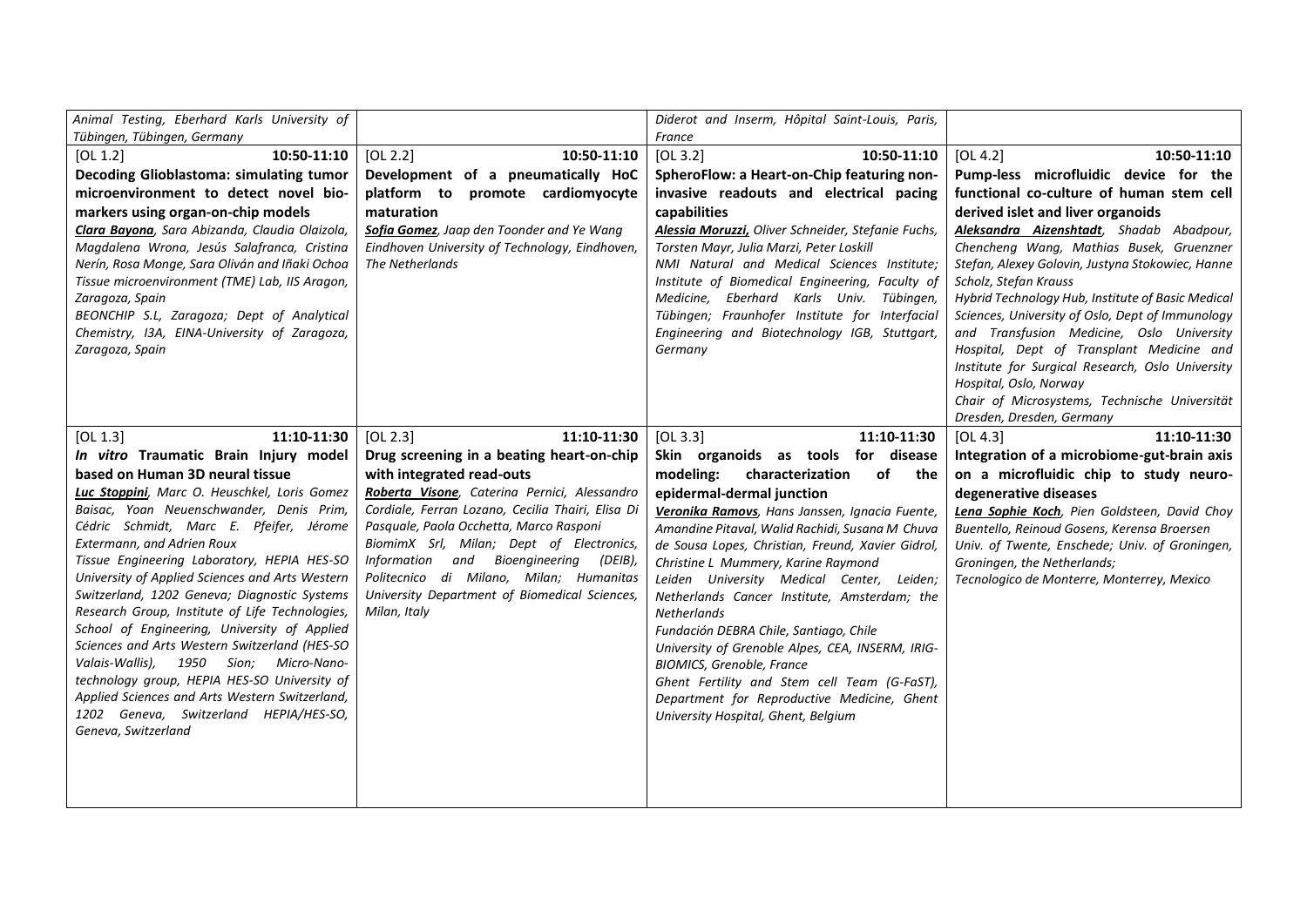| [OL 1.4]<br>11:30-11:50                                                                                                     | [OL 2.4]<br>11:30-11:50                        | [OL 3.4]<br>11:30-11:50                                                             | [OL 4.4]<br>11:30-11:50                              |  |
|-----------------------------------------------------------------------------------------------------------------------------|------------------------------------------------|-------------------------------------------------------------------------------------|------------------------------------------------------|--|
| A Brain-on-chip Platform to Study the                                                                                       | A human cardiac chamber recapitulating         | Differences in response to glucose                                                  | Training-on-a-Chip: a multi-organ device to          |  |
| Optimal<br><b>Parameters</b><br>оf<br><b>Focused</b>                                                                        | the pumping function of the heart              | stimulation of the islet-on-chip under flow                                         | study the effect of muscle exercise on               |  |
| <b>Ultrasound Neuromodulation</b>                                                                                           | Mariel Cano-Jorge, Marcel. Ribeiro, Simone ten | and static conditions                                                               | insulin secretion in vitro                           |  |
| Gandhika Wardhana, Michel Hu Jean-Philippe                                                                                  | Den, Danique Snippert, Kim Vermeul, Tom        | Patrycja Sokolowska, Magdalena Kopinska,                                            | Juan M. Fernández-Costa, Ma. Alejandra Ortega,       |  |
| Frimat, Arn M.J.M. van den Maagdenberg, Tiago                                                                               | Kamperman, Marcel Karperien, Guillaume         | Elzbieta Jastrzebska, Zbigniew Brzozka                                              | Júlia Rodríguez-Comas, Gerardo Lopez-Muñoz,          |  |
| Costa, Massimo Mastrangeli                                                                                                  | Lajoinie, Robert Passier                       | Chair of Medical Biotechnology, Faculty of                                          | Jose Yeste, Lluís Mangas-Florencio, Míriam           |  |
| Microelectronics, Delft Univ.of Technology,                                                                                 | Dept of Applied Stem Cell Technologies,        | Chemistry, Warsaw University of Technology,                                         | Fernández-González, Eduard Martin-Lasierra,          |  |
| Delft; Human genetics & Neurology, Leiden                                                                                   | TechMed Centre, Univ. of Twente, Enschede;     | Warsaw; Laboratory of Cell Signaling and                                            | Ainoa Tejedera-Villafranca, and <b>Javier Ramon-</b> |  |
| University Medical Centre, Leiden, the                                                                                      | River Biomedics BV, Enschede; Dept of          | Metabolic Disorders, Nencki Institute of                                            | Azcon                                                |  |
| Netherlands                                                                                                                 | BioEngineering,<br>TechMed<br>Developmental    | Experimental Biology, Polish Academy of Sciences,                                   | Institute for Bioengineering of Catalonia (IBEC),    |  |
|                                                                                                                             | Centre, Univ. of Twente, Enschede; Dept of     | Warsaw, Poland                                                                      | The Barcelona Institute of Science and               |  |
|                                                                                                                             | Physics of Fluids, TechMed Centre, Univ. of    |                                                                                     | Technology (BIST), Barcelona, Spain                  |  |
|                                                                                                                             | Twente, Enschede; Dept of Anatomy and          |                                                                                     | Institució Catalana de Recerca i Estudis Avançats    |  |
|                                                                                                                             | Embryology, Leiden University Medical Centre,  |                                                                                     | (ICREA), Barcelona, Spain                            |  |
|                                                                                                                             | Leiden, the Netherlands                        |                                                                                     |                                                      |  |
|                                                                                                                             |                                                | <b>Atrium</b>                                                                       |                                                      |  |
| 11:50-14:00                                                                                                                 |                                                |                                                                                     |                                                      |  |
| Lunch break / Poster Session                                                                                                |                                                |                                                                                     |                                                      |  |
| Auditorium                                                                                                                  |                                                |                                                                                     |                                                      |  |
| 14:00-14:45                                                                                                                 |                                                |                                                                                     |                                                      |  |
| Keynote Lecture [KL II] How to engineer human pluripotent stem cells to understand human development and disease            |                                                |                                                                                     |                                                      |  |
| <b>Dr Nuria Montserrat</b>                                                                                                  |                                                |                                                                                     |                                                      |  |
| Research professor and senior group leader, ICREA (Catalan Institution for Research and Advanced Studies), Barcelona, Spain |                                                |                                                                                     |                                                      |  |
|                                                                                                                             | <b>Chair: Xavier Gidrol</b>                    |                                                                                     |                                                      |  |
| Special Session B-1: Standardization and Qualification of Organ-on-Chip<br><b>Special Session B-2: Company Challenges</b>   |                                                |                                                                                     |                                                      |  |
|                                                                                                                             | <b>Chair: Maurice Whelan</b>                   |                                                                                     | Chair: Pelin Candarlioglu                            |  |
| Meeting room 1                                                                                                              |                                                | Meeting room 2                                                                      |                                                      |  |
| Auditorium                                                                                                                  |                                                | Salon Makalu, Salon Mont Blanc 1, Salon Mont Blanc 2                                |                                                      |  |
|                                                                                                                             | 14:45-14:55                                    |                                                                                     | 14:45-14:50                                          |  |
| <b>Welcome and introduction</b>                                                                                             |                                                | <b>Welcome and introduction</b>                                                     |                                                      |  |
| <b>Maurice Whelan</b> (Chair EUROoCS Regulatory Advisory Board)                                                             |                                                | Pelin Candarlioglu (Chair EUROoCS Industrial Advisory Board)                        |                                                      |  |
| JRC-ECVAM, Ispra, Italy                                                                                                     |                                                | GlaxoSmithKline, Stevenage, United Kingdom                                          |                                                      |  |
|                                                                                                                             |                                                |                                                                                     |                                                      |  |
|                                                                                                                             | 14:55-15:25                                    |                                                                                     | 14:50-15:05                                          |  |
| Standardization of Organ-on-Chip: the way forward                                                                           |                                                | <b>Plenary pitches of Company challenges:</b>                                       |                                                      |  |
| Andries van der Meer                                                                                                        |                                                | Alvéole, BiomimX, CN-Bio, Emulate, esqLABS GmbH, Femtoprint, Finnadvance, InSphero, |                                                      |  |
| Univ of Twente, the Netherlands                                                                                             |                                                |                                                                                     |                                                      |  |
|                                                                                                                             |                                                | <b>NETRI, Spartha Medical</b>                                                       |                                                      |  |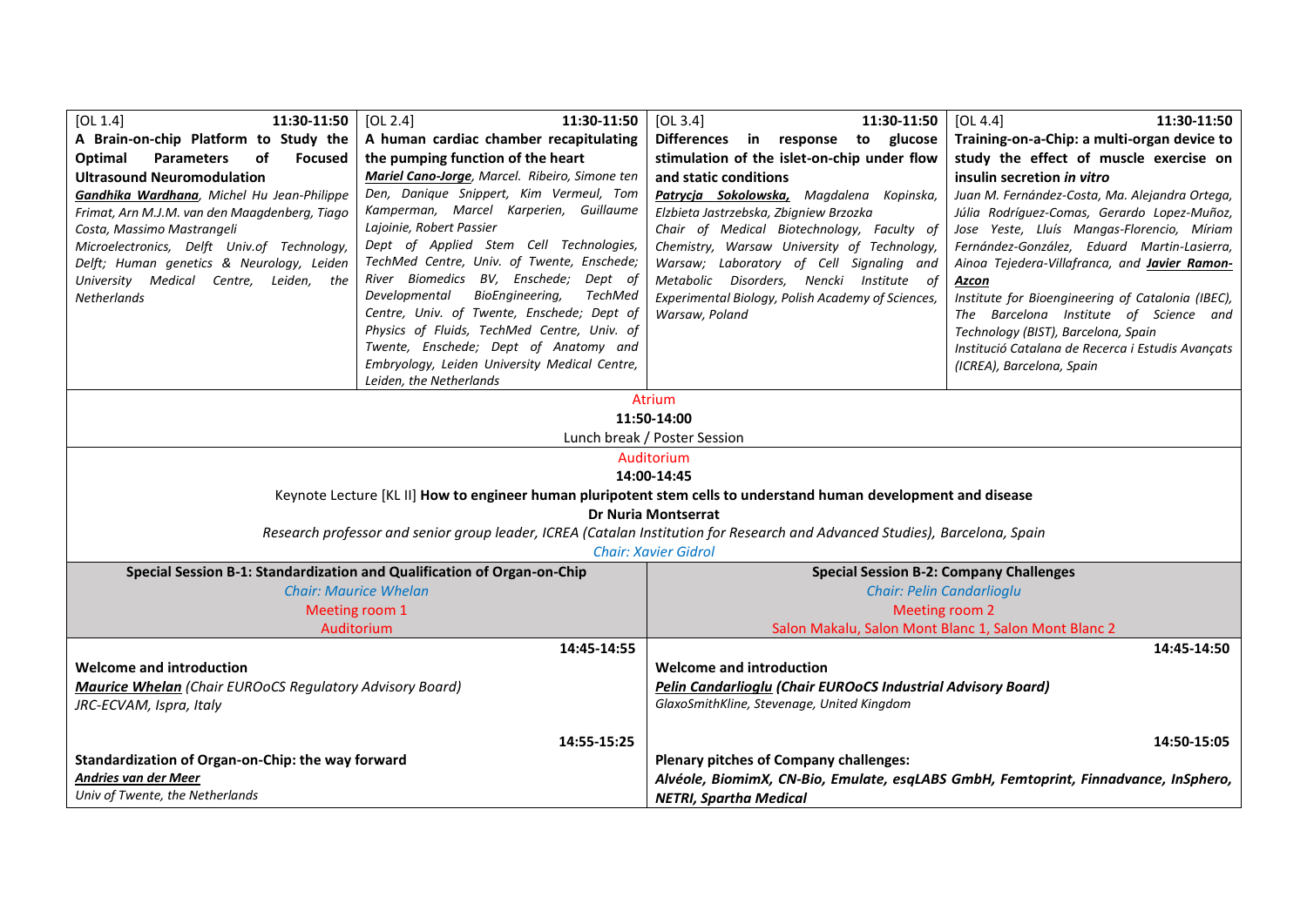| 15:25-15:40                                                                             | 15:05-16.15                                                                            |
|-----------------------------------------------------------------------------------------|----------------------------------------------------------------------------------------|
| Qualification of Organ-on-Chip: helpful resources from your RAB                         | Discussion about possible solutions between interested participants and the individual |
| Monica Piergiovanni, Sofia Batista Leite, Evangelos Daskalopoulos                       | company representatives                                                                |
| JRC ECVAM, Ispra, Italy                                                                 |                                                                                        |
| 15:40-16:05                                                                             |                                                                                        |
| News from the regulators                                                                |                                                                                        |
| Susanne Brendler-Schwaab (BFarm, Germany), Jose Tarazona (EFSA), Nathalie Delrue (OECD) |                                                                                        |
|                                                                                         |                                                                                        |
| 16:05-16:15                                                                             |                                                                                        |
| Q&A                                                                                     |                                                                                        |
| <b>Maurice Whelan</b>                                                                   |                                                                                        |
|                                                                                         |                                                                                        |
|                                                                                         | <b>Atrium</b>                                                                          |
|                                                                                         | 16:15-16:45                                                                            |
|                                                                                         | Coffee break                                                                           |
| Auditorium<br>16:45-17:30                                                               |                                                                                        |
|                                                                                         | Keynote Lecture [KL III] Tumor on a chip and Personalized Nanomedicine                 |
|                                                                                         | <b>Ofra Benny</b>                                                                      |
|                                                                                         | Director Inst of Drug Research, Hebrew University of Jerusalem, Israel                 |
|                                                                                         | Chair: Madalena Cipriano                                                               |
|                                                                                         | 17:30-18:15                                                                            |
|                                                                                         | EUROoCS Member meeting (only for members)                                              |
|                                                                                         | End of Day 1                                                                           |
|                                                                                         | <b>GALA DINNER</b>                                                                     |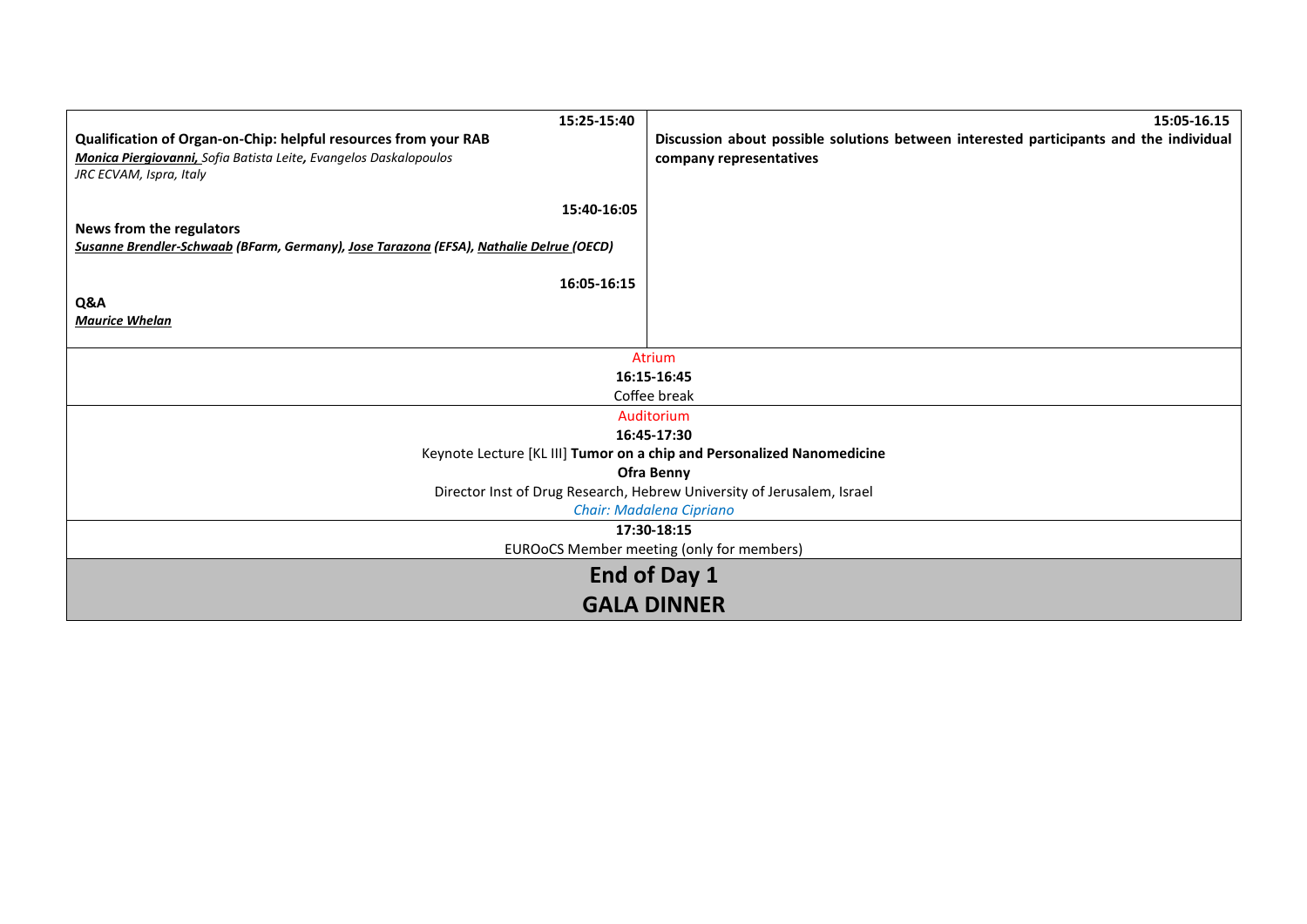| Day 2                                                                                         |                                                                                               |                                                                                                                          |                                                                                                 |
|-----------------------------------------------------------------------------------------------|-----------------------------------------------------------------------------------------------|--------------------------------------------------------------------------------------------------------------------------|-------------------------------------------------------------------------------------------------|
| Tuesday July 5th 2022                                                                         |                                                                                               |                                                                                                                          |                                                                                                 |
|                                                                                               |                                                                                               | <b>Hall Cervin</b><br>08:00-9:00 (CET)                                                                                   |                                                                                                 |
|                                                                                               |                                                                                               | Coffee / Registration                                                                                                    |                                                                                                 |
|                                                                                               |                                                                                               | Auditorium                                                                                                               |                                                                                                 |
|                                                                                               |                                                                                               | 09:00-09:45                                                                                                              |                                                                                                 |
|                                                                                               |                                                                                               | Keynote Lecture [KL IV] Organ-on-Chip, and lessons learned from the semiconductor industry                               |                                                                                                 |
|                                                                                               |                                                                                               | <b>Ronald Dekker</b>                                                                                                     |                                                                                                 |
|                                                                                               |                                                                                               | Professor, Philips MEMS & Micro devices & Delft University of Technology, The Netherlands<br><b>Chair: Dries Braeken</b> |                                                                                                 |
|                                                                                               |                                                                                               | Auditorium                                                                                                               |                                                                                                 |
|                                                                                               |                                                                                               | 09:45-10:30                                                                                                              |                                                                                                 |
|                                                                                               |                                                                                               | Keynote Lecture V [KL V] Developing gut on chip model for biology and biophysics                                         |                                                                                                 |
|                                                                                               |                                                                                               | Dr Stéphanie Descroix                                                                                                    |                                                                                                 |
|                                                                                               |                                                                                               | Team leader of the MMBM team at Institut Curie Paris and Institut Pierre Gilles De Gennes, France                        |                                                                                                 |
|                                                                                               |                                                                                               | <b>Chair: Fabrice Navarro</b><br>Atrium                                                                                  |                                                                                                 |
|                                                                                               |                                                                                               | 10:30-11:00                                                                                                              |                                                                                                 |
|                                                                                               |                                                                                               | Coffee break                                                                                                             |                                                                                                 |
| <b>Session C-1: Vasculature</b>                                                               | <b>Session C-2: Sensors and monitoring</b>                                                    | <b>Session C-3: Disease Models</b>                                                                                       | <b>Session C-4: Pharmacology and toxicology</b>                                                 |
| Chair: Janny van den Eijnden-van Raaij                                                        | <b>Chair: Torsten Mayr</b>                                                                    | Chair: Erika Györvary                                                                                                    | <b>Chair: Pelin Candarlioglu</b>                                                                |
| Auditorium                                                                                    | <b>Salon Makalu</b>                                                                           | <b>Salon Mont Blanc 1</b>                                                                                                | <b>Salon Mont Blanc 2</b>                                                                       |
| 11:00-11:20<br>[OL 1.5]                                                                       | [OL 2.5]<br>11:00-11:20                                                                       | [OL 3.5]<br>11:00-11:20                                                                                                  | [OL 4.5]<br>11:00-11:20                                                                         |
| <b>Vascularized Organoids-on-Chip</b><br>Clément Quintard, Gustav Jonsson, Camille            | JeWells: high throughput and quantitative<br>3D imaging of organoids and micro-               | Temporal study of autism initiation and<br>progression in 3D neuronal model                                              | Characterization of LSECs on the Human<br>Liver-Chip for Potential in vitro Therapeutic         |
| Laporte, Amandine Pitaval, Caroline Bissardon,                                                | physiological elements                                                                        | Marine Dion, Alicia Vauclard, Mohamad Ali                                                                                | <b>Applications</b>                                                                             |
| Alexandra Leopoldi, Pierre Blandin, Jean-Luc                                                  | Gianluca Grenci, Florian Dilasser, Remi Galland,                                              | <b>Fawal</b> , Sophie Pautot                                                                                             | Pelin Candarlioglu, Jadalannagari Sushma, Jake                                                  |
| Achard, Fabrice Navarro, Josef M. Penninger,<br>Yves Fouillet, Xavier Gidrol                  | Jean-Baptiste Sibarita, Virgile Viasnoff, Anne                                                | SYNAXYS, Toulouse, France                                                                                                | Chaff                                                                                           |
| University of Grenoble Alpes, CEA, LETI,                                                      | <b>Beghin</b><br>MechanoBiology Institute, National University of                             |                                                                                                                          | Emulate,<br>Inc.,<br>States;<br>Boston,<br>United<br>GlaxoSmithKline, Stevenage, United Kingdom |
| Technologies for health division & IRIG BIOMICS,                                              | Singapore, Singapore; Interdisciplinary Institute                                             |                                                                                                                          |                                                                                                 |
| Inserm, Grenoble, France                                                                      | for Neuroscience, University of Bordeaux, CNRS                                                |                                                                                                                          |                                                                                                 |
| Institute of Molecular Biotechnology of the<br>Austrian Academy of Sciences, Vienna, Austria. | UMR 5297, Bordeaux, France; Dept of Biological<br>Sciences, National University of Singapore, |                                                                                                                          |                                                                                                 |
|                                                                                               | Singapore; Yong Loo Lin School of Medicine,                                                   |                                                                                                                          |                                                                                                 |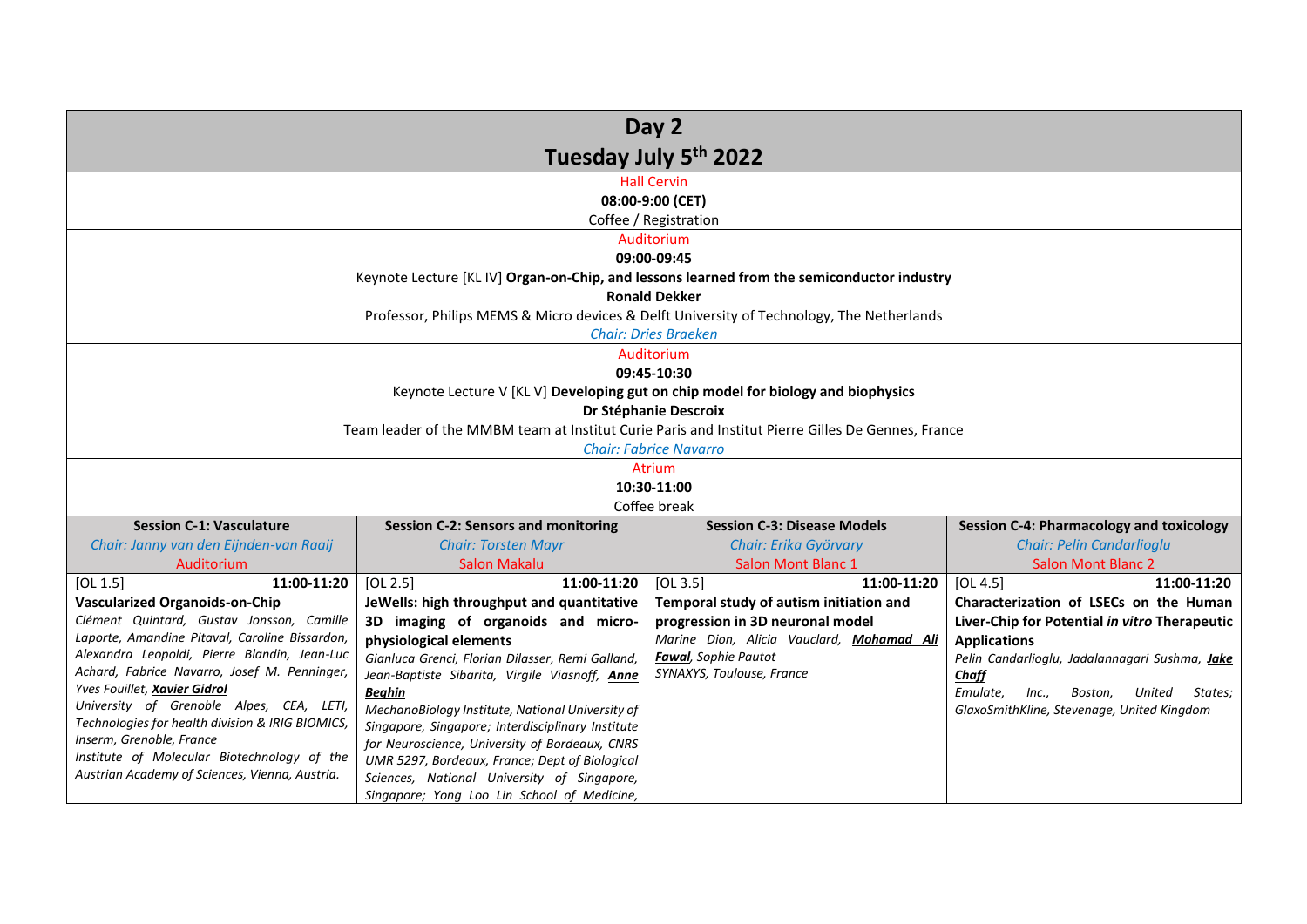| Department of Medical genetics, Life Sciences                                             | ITRP, Department of Microbiology & Immuno-                           |                                                                         |                                                                     |
|-------------------------------------------------------------------------------------------|----------------------------------------------------------------------|-------------------------------------------------------------------------|---------------------------------------------------------------------|
| Institute, University of British Columbia, Canada                                         | ology, NUS, Singapore, Singapore                                     |                                                                         |                                                                     |
| 11:20-11:40<br>[OL 1.6]                                                                   | 11:20-11:40<br>[OL 2.6]                                              | [OL 3.6]<br>11:20-11:40                                                 | 11:20-11:40<br>[OL 4.6]                                             |
| Modular 3D neurovascular unit-on-chip                                                     | Connecting labs for higher level organ-on-                           | Tumor-on-chip model to study the effect of                              | Multicellular micro-EHTs on chip to model                           |
| model for studying vascular dementia                                                      | chip systems: integration of a pH sensor                             | nanoparticle-mediated photothermia on                                   | cardiac disease and toxicity                                        |
| Dennis Nahon, Michel Hu, Frimat Jean-Philippe,                                            | and a blood vessel-on-chip on a                                      | tumor microenvironment of pancreatic                                    | Carla Cofiño Fabres, Tom Boonen, José Manuel                        |
| Christine Mummery, Valeria Orlova                                                         | standardized platform                                                | ductal adenocarcinoma                                                   | Rivera Arbeláez, Marcelo Catarino Ribeiro, Robert                   |
| Dept. Anatomy & Embryology, Leiden University                                             | Anke Vollertsen, Hande Aydogmus, Andreas                             | Anastasiia Dubrova, Charles Cavaniol, Yoann                             | Passier                                                             |
| Medical Center; Dept. Human Genetics, Leiden                                              | Pollet, Berend van Meer, Albert van den Berg,                        | Lalatonne, Aurore Van de Walle, Claire Wilhelm,                         | University of Twente, Enschede; River BioMedics                     |
| University Medical Center, the Netherlands                                                | Massimo Mastrangeli, Jaap den Toonder,                               | Stéphanie Descroix                                                      | BV, Enschede; Leiden University Medical Center,                     |
|                                                                                           | Mathieu Odijk, Andries van der Meer                                  | Institut Pierre-Gilles de Gennes, Institut Curie,                       | Leiden, the Netherlands                                             |
|                                                                                           | University of Twente, Enschede; Delft University                     | Paris; Inserm, U1148, Hopital Avivennes-APHP,                           |                                                                     |
|                                                                                           | of Technology, Delft; Eindhoven University of                        | Bobigny, France                                                         |                                                                     |
|                                                                                           | Technology, Eindhoven, the Netherlands                               |                                                                         |                                                                     |
| 11:40-12:00<br>[OL 1.7]                                                                   | [OL 2.7]<br>11:40-12:00                                              | 11:40-12:00<br>[OL 3.7]                                                 | 11:40-12:00<br>[OL 4.7]                                             |
| Cultured 3D blood vessel: comparison with                                                 | Monitoring of viability in Organ-On-Chip                             | From NSCLC tissues to tumoroids with its                                | Learnings from case studies applying a                              |
| human isolated blood vessels                                                              | devices<br>by<br>integrated<br>impedance                             | <b>TME</b>                                                              | dynamic skin and liver co-culture model to                          |
| Tessa de Vries, Dennis Schutter, Antoon van den                                           | measurements                                                         | Helene Le, Joseph Seitlinger, Ysia Idoux-Gillet,                        | evaluate the effect of exposure scenarios                           |
| Bogaerdt, Jan Danser, Antoinette Maassen van                                              | Anubhav Bussooa, Emily Tubbs, Frédéric Revol-                        | Nadia Jessel, Sandrine Cochin, Cécile Zaupa, Jean-                      | on the chemical fate and toxicodynamic                              |
| den Brink                                                                                 | Cavalier, Ayman Chmayssem, Manuel Alessio,                           | Marc Balloul, Eric Quéméneur                                            | properties of chemicals                                             |
| Division<br>of<br>Medicine<br>Vascular<br>and                                             | Marie-Line Cosnier, Nicolas Verplanck                                | Transgene, Illkirch-Graffenstaden; Inserm                               | Jochen Kühnl, Thi Phuong Tao, Katrin Brandmair,                     |
| Pharmacology, Dept of Internal Medicine,<br>Erasmus University Medical Center, Rotterdam; | University of Grenoble Alpes, CEA, LETI                              | UMR1260, Strasbourg, France                                             | Ilka Maschmeyer, Silke Gerlach, Uwe Marx, Julia                     |
| ETB-BISLIFE, Heart Valve Department, Beverwijk,                                           | Technologies for Health division & IRIG, Biomics,,                   |                                                                         | Przibilla, Fredy Kern, Andreas Schepky, Carine                      |
| the Netherlands                                                                           | Grenoble, France                                                     |                                                                         | Jacques-Jamin, Camille Genies, Nicola Hewitt                        |
|                                                                                           |                                                                      |                                                                         | Beiersdorf AG, Hamburg; TissUse GmbH, Berlin;                       |
|                                                                                           |                                                                      |                                                                         | Pharmacelsus GmbH, Saarbrücken; Pierre Fabre                        |
|                                                                                           |                                                                      |                                                                         | Dermo-Cosmétique, Toulouse, France; Cosmetics                       |
|                                                                                           |                                                                      |                                                                         | Europe, Brussels, Belgium                                           |
| 12:00-12:20<br>[OL 1.8]<br>An easy-to-fabricate, open-top OoC-                            | [OL 2.8]<br>12:00-12:20<br>Quantification of hiPSC ATP production in | [OL 3.8]<br>12:00-12:20<br>Breast tumor-on-chip applicable for efficacy | [OL 4.8]<br>12:00-12:20<br>Human stem cell-based retina on chip - a |
| platform to generate in vitro barrier tissue                                              | a microfluidic chip - Validation against                             | and safety assessment of CAR-T cell therapy                             | screening platform for retinal drug                                 |
| functional<br>hiPSC-derived<br>with                                                       | standard method                                                      | Tengku Ibrahim Maulana, Claudia Teufel,                                 | development                                                         |
| a                                                                                         | Stefanie Fuchs, Ruben van Helden, Maury                              | Madalena Cipriano, Oliver Schneider, Julia Rogal,                       | Madalena Cipriano, Kevin Achberger, Matthias                        |
| microvascular network<br>Tarek Gensheimer, Marc Vila Cuenca, Valeria                      | Wiendels, Mees de Graaf, Berend van Meer,                            | Miriam Alb, Michael Hudecek, Peter Loskill                              | Düchs, Christian Schön, Joahanna Chuchuy, Lena                      |
| Orlova, Robert Passier, Andries van der Meer                                              | Valeria Orlova, Christine Mummery, Torsten                           | Dept of Microphysiological Systems, Institute of                        | Mesch, Julia Roosz, Stefan Liebau, Peter Loskill                    |
| Dept of Applied Stem Cell Technologies, Univ. of                                          | Mavr                                                                 | Biomedical Engineering, Faculty of Medicine,                            | Department for Microphysiological Systems,                          |
| Twente, Enschede; Dept of Anatomy and                                                     | Inst. of Analytical Chemistry and Food Chemistry,                    | Eberhard Karls University, Tübingen; Universitäts-                      | Institute of Biomedical Engineering & Institute of                  |
| Embryology, Leiden Univ. Medical Centre,                                                  | Graz Univ. of Technology, Graz, Austria; Dept of                     | klinikum Würzburg, Medizinische Klinik und                              | Neuroanatomy & Developmental Biology (INDB),                        |
| Leiden, the Netherlands                                                                   |                                                                      | Poliklinik II, Würzburg; NMI Natural and Medical                        | Eberhard Karls & 2 3R-Center for In vitro Models                    |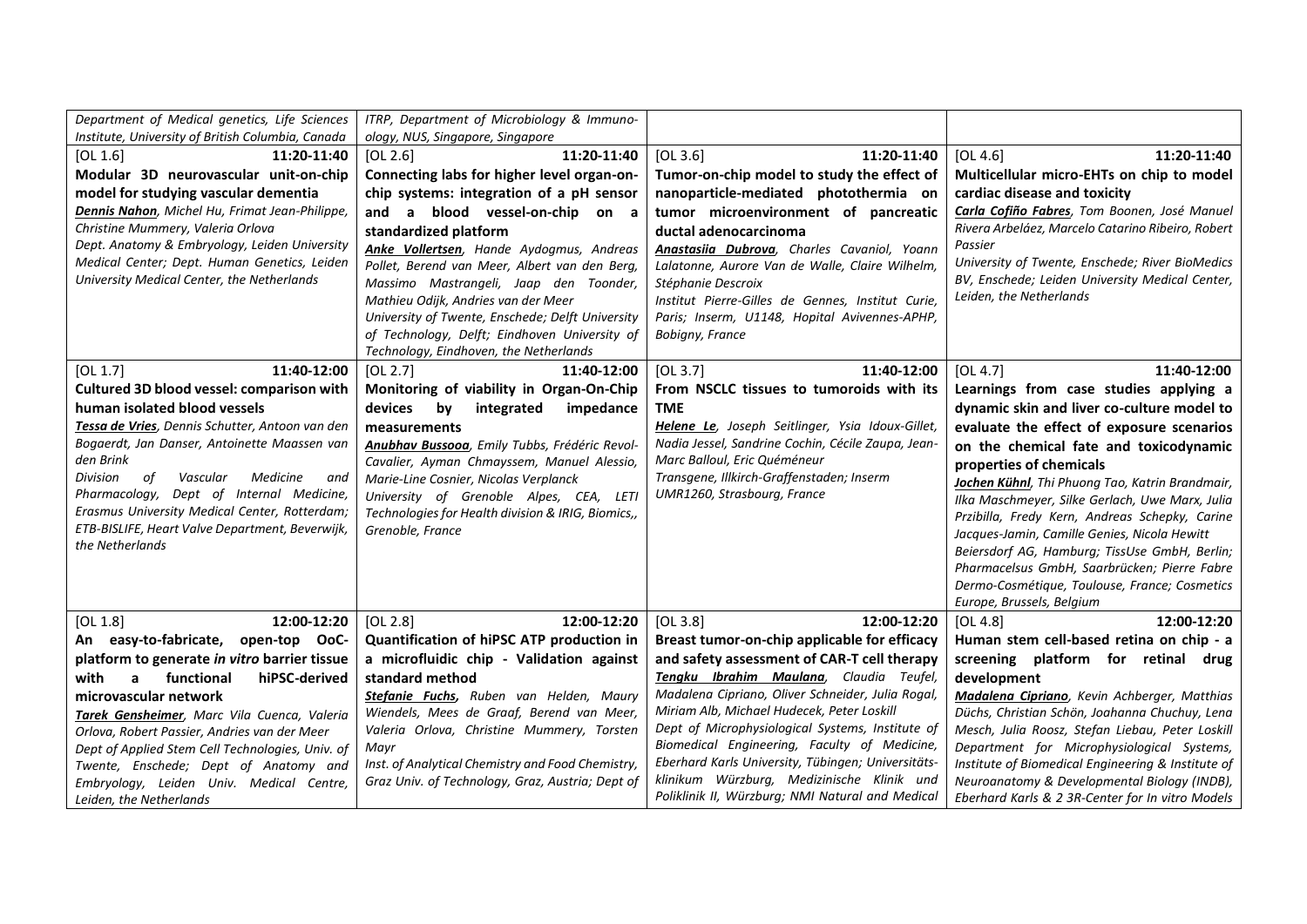|                                                  | Anatomy & Embryology, Leiden University<br>Medical Center, Leiden, the Netherlands | Sciences Institute at the University of Tübingen,<br>Reutlingen; 3R Center Tübingen for In Vitro Models<br>and Alternatives to Animal Testing, Tübingen,<br>Germany | and Alternatives to Animal Testing & NMI Natural<br>and Medical Sciences Institute, University<br>Tübingen, Tübingen, Germany<br>Boehringer Ingelheim Pharma GmbH & Co. KG,<br>Biberach an der Riß, Germany |
|--------------------------------------------------|------------------------------------------------------------------------------------|---------------------------------------------------------------------------------------------------------------------------------------------------------------------|-------------------------------------------------------------------------------------------------------------------------------------------------------------------------------------------------------------|
| 12:20-12:40<br>[OL $1.9$ ]                       | 12:20-12:40<br>[OL 2.9]                                                            | [OL 3.9]<br>12:20-12:40                                                                                                                                             | [OL 4.9]<br>12:2012:40                                                                                                                                                                                      |
| Brain endothelial cell remodeling in             | TumOC - a tumour organoid-on-chip                                                  | Organs-on-chip: challenges and solutions                                                                                                                            | Cancer-on-chip for chemotherapy testing in                                                                                                                                                                  |
| response to blood flow-derived forces in a       | device for real-time measurements of drug                                          | towards regulatory acceptance                                                                                                                                       | breast cancer tissue ex vivo                                                                                                                                                                                |
| microvessel-on-chip                              | treatment impact                                                                   | Laurène Froment, Nuria Roldan, Janick Stucki and                                                                                                                    | Sanjiban Chakrabarty, William. F. Quiros-Solano,                                                                                                                                                            |
| Clara Ramón-Lozano, Claire Dessalles, Avin       | Marie Flechner, Jürgen Loskutov, Ulrike Pfohl,                                     | Nina Hobi                                                                                                                                                           | Zofia M. Komar, Maayke Kuijten, Ben Haspels,                                                                                                                                                                |
| Babataheri, Abdul. Barakat                       | Katja Osman, Christian Regenbrecht, Lena                                           | AlveoliX AG, Bern, Switzerland                                                                                                                                      | Sandeep Mallya, Calvin Shun Yu Lo, Amr Othman,                                                                                                                                                              |
| LadHyX, CNRS, École polytechnique, Institut      | Wedeken, Katja Uhlig                                                               |                                                                                                                                                                     | Cinzia Silvestri, Nikolas Gaio, Hanny Odijk,                                                                                                                                                                |
| polytechnique de Paris, Palaiseau, France        | Fraunhofer Institute for Cell Therapy and                                          |                                                                                                                                                                     | Marieke van de Ven, Jos Jonkers, Ronald Dekker,                                                                                                                                                             |
| Dept of Biochemistry, University of Geneva,      | Immunology, Branch Bioanalytics and Bio-                                           |                                                                                                                                                                     | , Nitika Taneja, Roland Kanaar, Dik C. van Gent                                                                                                                                                             |
| Geneva, Switzerland                              | processes IZI-BB, Potsdam; CELLphenomics                                           |                                                                                                                                                                     | Department of Molecular Genetics & Oncode                                                                                                                                                                   |
|                                                  | GmbH, Berlin; Univ. of Applied Sciences for                                        |                                                                                                                                                                     | Institute, Erasmus MC Cancer Institute,                                                                                                                                                                     |
|                                                  | Engineering and Economics (HTW), Berlin; ASC                                       |                                                                                                                                                                     | Rotterdam; Dept of Microelectronics, Electronic                                                                                                                                                             |
|                                                  | Oncology GmbH, Berlin; Institute of Pathology,                                     |                                                                                                                                                                     | Components, Technology and Materials, Delft                                                                                                                                                                 |
|                                                  | University Medicine Göttingen, Göttingen,                                          |                                                                                                                                                                     | University of Technology, Delft; Mouse Clinic                                                                                                                                                               |
|                                                  | Germany                                                                            |                                                                                                                                                                     | Intervention Unit, The Netherlands Cancer                                                                                                                                                                   |
|                                                  |                                                                                    |                                                                                                                                                                     | Institute, Amsterdam; BIOND Solutions B.V.,                                                                                                                                                                 |
|                                                  |                                                                                    |                                                                                                                                                                     | Delft, The Netherlands                                                                                                                                                                                      |
|                                                  |                                                                                    |                                                                                                                                                                     | Dept of Cell and Molecular Biology, Manipal<br>School of Life Sciences, Manipal Academy of                                                                                                                  |
|                                                  |                                                                                    |                                                                                                                                                                     | Higher Education, Manipal, Karnataka; Dept of                                                                                                                                                               |
|                                                  |                                                                                    |                                                                                                                                                                     | Bioinformatics, Manipal School of Life Sciences,                                                                                                                                                            |
|                                                  |                                                                                    |                                                                                                                                                                     | Manipal Academy of Higher Education, Manipal,                                                                                                                                                               |
|                                                  |                                                                                    |                                                                                                                                                                     | Karnataka, India                                                                                                                                                                                            |
| 12:40-13:00<br>[OL 1.10]                         | [OL 2.10]<br>12:40-13:00                                                           | [OL 3.10]<br>12:40-13:00                                                                                                                                            | [OL 4.10]<br>12:40-13:00                                                                                                                                                                                    |
| Modelling lung endothelium support of            | <b>Multi-sensor</b><br>pancreatic-islets-and-                                      | A multichannel perfusable kidney-on-a-chip                                                                                                                          | Microfluidic high-throughput screening                                                                                                                                                                      |
| progenitor function<br>alveolar<br>using         | muscle-on-chip for real-time studies of                                            | to study cyst formation in polycystic kidney                                                                                                                        | platform to screen pre-clinical stage                                                                                                                                                                       |
| organoid and chip platforms                      | glucose homeostasis                                                                | disease                                                                                                                                                             | compound effects on neurite outgrowth of                                                                                                                                                                    |
| Abilash Ravi, Tarek Gensheimer, Xinhui Wu, Jill  | Marie Monchablon, Dorian Chapeau, Amandine                                         | <b>Brice Lapin</b> , Sarah Myram, Sylvie Coscoy,                                                                                                                    | human Motor neurons post-injury                                                                                                                                                                             |
| Johnson, Martin Harmsen, Reinoud Gosens,         | Seroussi, Flora Bouvet, Gilles N'Kaoua, Antoine                                    | Stéphanie Descroix                                                                                                                                                  | Jessica Rontard, Aurélie Batut, Delphine Debis,                                                                                                                                                             |
| Andries van der Meer, Anne van der Does, Pieter  | Pirog, Emilie Puginier Pinet, Benoît Charlot,                                      | Institut Curie, Paris, France                                                                                                                                       | Benoît Maisonneuve, Louise Dubuisson, Mélanie                                                                                                                                                               |
| Hiemstra                                         | Stéphane Arbault, Julien Gaitan, Pier Scotti,                                      |                                                                                                                                                                     | Gleyzes, Marion Hochedel, Yannick Calderini,                                                                                                                                                                |
| Dept of Pulmonology, Leiden Univ. Medical        | Jochen Lang, Anthony Bouter, Matthieu Raoux,                                       |                                                                                                                                                                     | Florian Larramendy, Thibault Honegger                                                                                                                                                                       |
| Center, Leiden; Dept of Applied Stem Cell        | Sylvie Renaud                                                                      |                                                                                                                                                                     | NETRI, Lyon, France                                                                                                                                                                                         |
| Technologies, Univ. of Twente, Enschede; Dept of | Bordeaux University, Bordeaux; Montpellier                                         |                                                                                                                                                                     |                                                                                                                                                                                                             |
| Molecular Pharmacology, Faculty of Science and   | University, Bordeaux, France                                                       |                                                                                                                                                                     |                                                                                                                                                                                                             |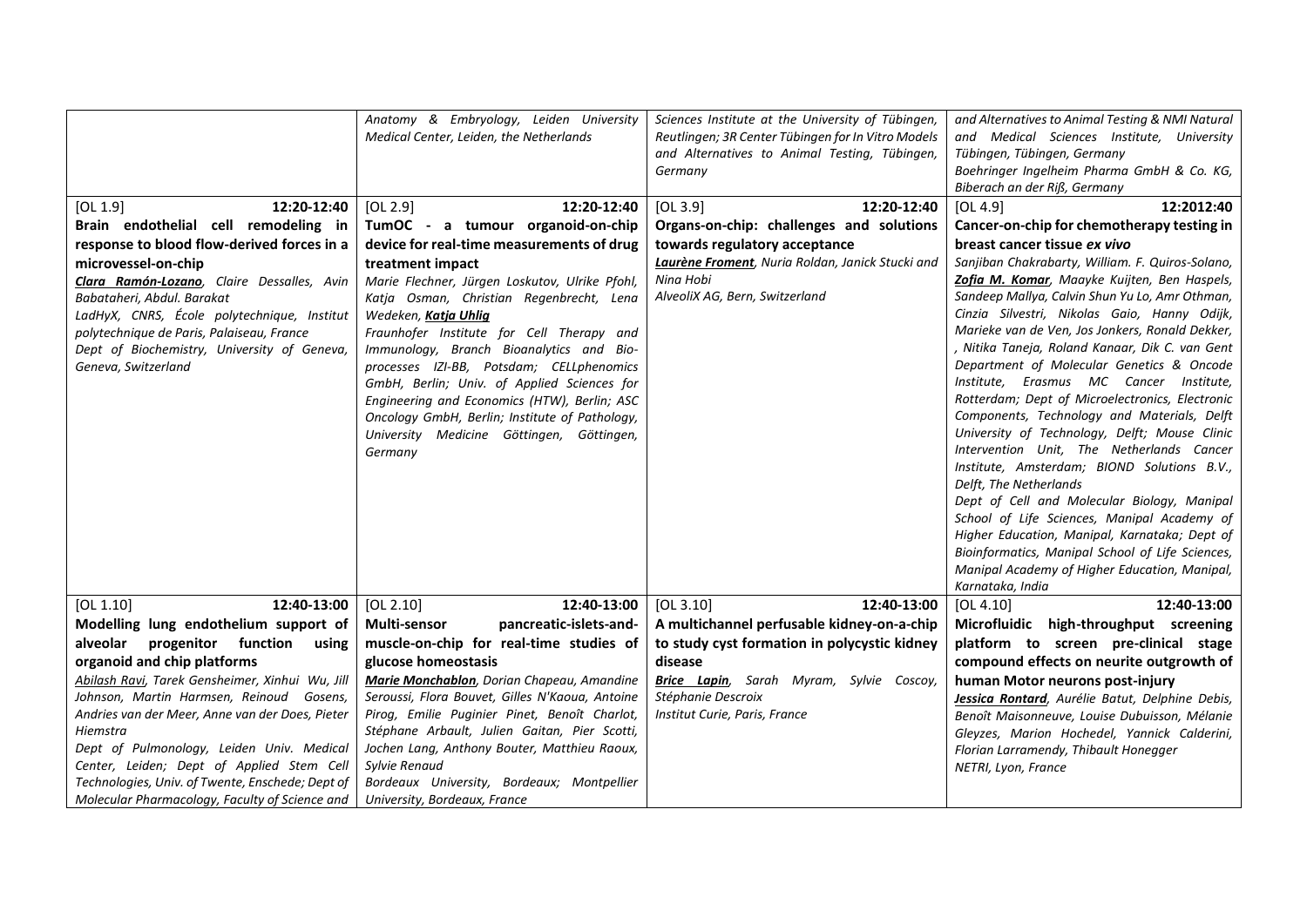| Engineering, Univ. of Groningen, Groningen, The<br>Netherlands; School of Biosciences, College of<br>Health & Life Sciences, Aston University,<br>Birmingham, United Kingdom; Groningen<br>Research Institute for Asthma and COPD,<br>University Medical Center Groningen, Univ. of<br>Groningen, Groningen; Dept of Pathology and |                                                                                 |                                                                                              |                                                       |
|------------------------------------------------------------------------------------------------------------------------------------------------------------------------------------------------------------------------------------------------------------------------------------------------------------------------------------|---------------------------------------------------------------------------------|----------------------------------------------------------------------------------------------|-------------------------------------------------------|
| Medical Biology, University Medical Center<br>Groningen, Univ. of Groningen, Groningen, the                                                                                                                                                                                                                                        |                                                                                 |                                                                                              |                                                       |
| <b>Netherlands</b>                                                                                                                                                                                                                                                                                                                 |                                                                                 | <b>Atrium</b>                                                                                |                                                       |
|                                                                                                                                                                                                                                                                                                                                    |                                                                                 | 13:00-14:30                                                                                  |                                                       |
|                                                                                                                                                                                                                                                                                                                                    |                                                                                 | Lunch break / Poster session                                                                 |                                                       |
| <b>Session D-1: Technology platforms</b>                                                                                                                                                                                                                                                                                           | <b>Session D-2: Biomechanical Forces</b>                                        | <b>Session D-3: Immune-competent Models</b>                                                  | <b>Session D-4: Microenvironment</b>                  |
| Chair: Andries van der Meer                                                                                                                                                                                                                                                                                                        | <b>Chair: Marco Rasponi</b>                                                     | <b>Chair: Martin Raasch</b>                                                                  | <b>Chair: Peter Loskill</b>                           |
| <b>Salon Mont Blanc 1</b>                                                                                                                                                                                                                                                                                                          | <b>Salon Mont Blanc 2</b>                                                       | Auditorium                                                                                   | <b>Salon Makalu</b>                                   |
| [OL 1.11]<br>14:30-14:50                                                                                                                                                                                                                                                                                                           | [OL 2.11]<br>14:30-14:50                                                        | [OL 3.11]<br>14:30-14:50                                                                     | [OL 4.11]<br>14:30-14:50                              |
| MechanoCHIP: resealable platform for                                                                                                                                                                                                                                                                                               | Tendon on a Chip                                                                | Microphysiological<br>Immunocompetent                                                        | Development of a biomimetic pancreatic                |
| physiological mechanical stimulation of                                                                                                                                                                                                                                                                                            | <b>Simon Grossemy</b> , Martin Knight and Hazel                                 | System: Anti-tumor Activity and Toxicity by                                                  | microenvironment                                      |
| cell co-cultures                                                                                                                                                                                                                                                                                                                   | Screen                                                                          | <b>Natural Killer Cells</b>                                                                  | Clémence Pfeil, Anastasia Papoz, Flora Clément,       |
| Sandro Meucci, Bianka Fabinyi, Britt Wesselink,                                                                                                                                                                                                                                                                                    | SEMS Queen Mary university of London, London,                                   | <b>Oanh Nguyen</b> , Christian Lohasz, Patrick Misun,                                        | Xavier Gidrol                                         |
| Cornelia Bratengeier, Victor van Santen, Astrid                                                                                                                                                                                                                                                                                    | UК                                                                              | Jihyun Lee, Andreas Hierlemann                                                               | University. Grenoble Alpes, CEA, Inserm, IRIG,        |
| Bakker, Anna Fahlgen, Skolimowski Maciej                                                                                                                                                                                                                                                                                           |                                                                                 | ETH Zurich, Basel, Switzerland                                                               | Biomics, Grenoble, France                             |
| Micronit BV, Enschede; Academisch Centrum                                                                                                                                                                                                                                                                                          |                                                                                 |                                                                                              |                                                       |
| Tandheelkunde Amsterdam, Amsterdam, The                                                                                                                                                                                                                                                                                            |                                                                                 |                                                                                              |                                                       |
| Netherlands; Linköping University, Linköping;                                                                                                                                                                                                                                                                                      |                                                                                 |                                                                                              |                                                       |
| BioReperia, Linköping, Sweden                                                                                                                                                                                                                                                                                                      |                                                                                 |                                                                                              |                                                       |
| 14:50-15:10<br>[OL 1.12]                                                                                                                                                                                                                                                                                                           | [OL 2.12]<br>14:50-15:10                                                        | [OL 3.12]<br>14:50-15:10                                                                     | [OL 4.12]<br>14:50-15:10                              |
| Ionic polymer metal composite (IPMC)-                                                                                                                                                                                                                                                                                              | A platform for training and noninvasive                                         | Personalized immuno-oncology-on-chip                                                         | Fabrication of an environment-controlled              |
| based micropump for organs-on-chip<br>Paul Motreuil Ragot, Dhanesh Kasi, Bjorn de                                                                                                                                                                                                                                                  | measurement of skeletal muscle-on-chip<br><b>3D tissues</b>                     | Maria Carla Parrini, Irina Veith, Arianna<br>Mencattini, Christine Lansche, Solenn Brosseau, | human-based colon microphysiological                  |
| Wagenaar, Andres Hunt, Valeria Orlova, Arn van                                                                                                                                                                                                                                                                                     | Alessandro Iuliano, Erik van der Wal, Stijn in 't                               | Giacomo Gropplero, Hamasseh Shirvani, Fathia                                                 | system<br>Dimitri Hamel, Julie Foncy, Audrey Ferrand, |
| den Maagdenberg, Pasqualina Sarro, Massimo                                                                                                                                                                                                                                                                                         | Groen, Anjali Bohlasing, Markus Kruger, Dominik                                 | Mami-Chouaib, Jacques Camonis, Fatima Mechta-                                                | Laurent Malaquin                                      |
| Mastrangeli                                                                                                                                                                                                                                                                                                                        | Matthias<br>Haalstra,<br>Priesmann,<br>Jakob                                    | Grigoriou, Stéphanie Descroix, Eugenio Martinelli,                                           | Digestive health research institute (IRSD,            |
| Delft University of Technology, Delft; Leiden                                                                                                                                                                                                                                                                                      | Kevin Bielawski, Ramkumar<br>Pyszkowski,                                        | Gérard Zalcman                                                                               | INSERM), Toulouse; Laboratory for Analysis and        |
| University Medical Center, Leiden, the                                                                                                                                                                                                                                                                                             | Raghurama, Vittorio Saggiomo, Jessica de Greef,                                 | Institut Curie, Stress and Cancer Lab, Inserm U830,                                          | Architecture of Systems (LAAS-CNRS), Toulouse,        |
| <b>Netherlands</b>                                                                                                                                                                                                                                                                                                                 | Pim Pijnappel                                                                   | Paris, France                                                                                | France                                                |
|                                                                                                                                                                                                                                                                                                                                    | Erasmus MC, Rotterdam; LUMC, Leiden;<br>Wageningen Univ & Research, Wageningen; | University of Rome TorVergata, Dept of Electronic<br>Engineering, Rome, Italy                |                                                       |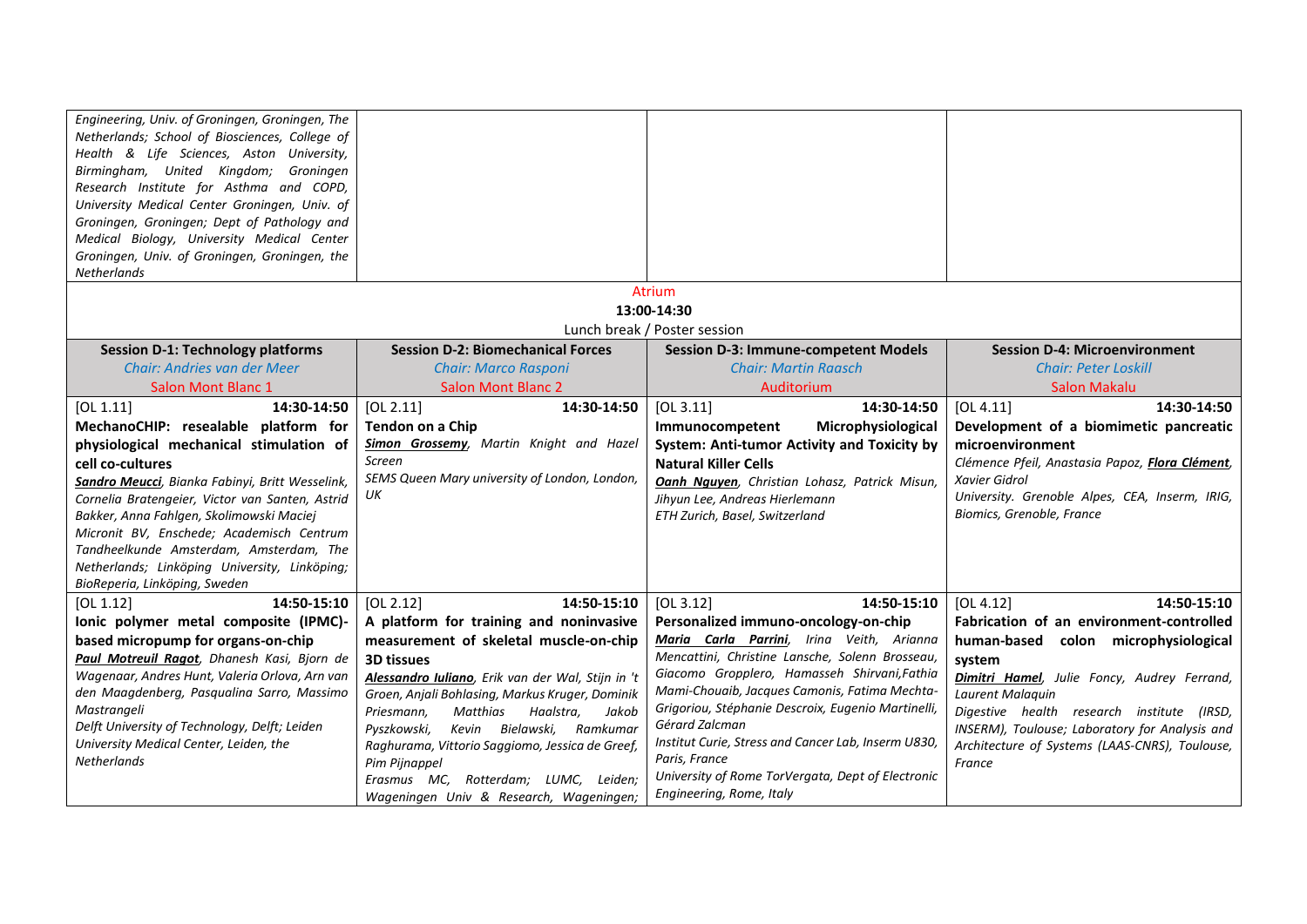| Anke R. Vollertsen, Sabine de Winter, Albert van<br>den Berg, Mathieu Odijk and Andries D. van der<br>Meer<br>Applied Stem Cells Technologies group,<br>University of Twente, Enschede, the Netherlands | Doris Roth, Dorothea Kraft, Anne M. van der<br>Does, Annemarie van Schadewijk, Abilash Ravi,<br>Tengku Ibrahim Maulana, Christiana Senger,<br>Sander van Riet, Dennis K. Ninaber, Amy L. Ryan,<br>Pieter S. Hiemstra, Janna C. Nawroth                                                                                                                   | Cipriano, Katja Schenke-Laylan, Peter Loskill<br>Institute of Biomedical Engineering, Eberhard<br>Karls University Tübingen, Tübingen, Germany;<br>AIMES - Center for the Advancement of Integrated<br>Medical and Engineering Sciences, Department of                                                                                  | Renée Moerkens, Joram Mooiweer, Aarón Daniel<br>Ramírez-Sánchez, Cisca Wijmenga,<br>Robert<br>Barrett, Iris Jonkers, Sebo Withoff<br>Department of Genetics, University Medical<br>Center Groningen, University of Groningen,                                        |
|---------------------------------------------------------------------------------------------------------------------------------------------------------------------------------------------------------|----------------------------------------------------------------------------------------------------------------------------------------------------------------------------------------------------------------------------------------------------------------------------------------------------------------------------------------------------------|-----------------------------------------------------------------------------------------------------------------------------------------------------------------------------------------------------------------------------------------------------------------------------------------------------------------------------------------|----------------------------------------------------------------------------------------------------------------------------------------------------------------------------------------------------------------------------------------------------------------------|
| BIOS Lab on a Chip group, University of Twente,<br>Enschede, the Netherlands<br>Organ-on-Chip Center Twente,<br>MESA+,<br>University of Twente, Enschede, the Netherlands.                              | Helmholtz Pioneer Campus, Helmholtz Zentrum<br>München (GmbH), Munich, Germany<br>Dept. of Pulmonology, Leiden University Medical<br>Center, Leiden, The Netherlands<br>Emulate Inc., Boston, MA, U.S.A.<br>Hastings Center for Pulmonary Research,<br>Division of Pulmonary, Critical Care and Sleep<br>Medicine, Department of Medicine, University of | Neuroscience, Karolinska Institute, Solna; Division<br>of Nanobiotechnology, Department of Protein<br>Science, Science for Life Laboratory, Solna,<br>Sweden; NMI, University of Tübingen, Reutlingen;<br>3R-Center for In vitro Models and Alternatives to<br>Animal Testing, Eberhard Karls University<br>Tübingen, Tübingen, Germany | Groningen, the Netherlands<br>Board of Governors Regenerative Medicine<br>Institute,<br>Cedars-Sinai Medical Center, Los<br>Angeles; Widjaja Foundation Inflammatory<br>Bowel and Immunobiology Research Institute,<br>Cedars-Sinai Medical Center, Los Angeles, USA |
|                                                                                                                                                                                                         |                                                                                                                                                                                                                                                                                                                                                          |                                                                                                                                                                                                                                                                                                                                         |                                                                                                                                                                                                                                                                      |
|                                                                                                                                                                                                         | Southern California, Los Angeles, CA, U.S.A.                                                                                                                                                                                                                                                                                                             |                                                                                                                                                                                                                                                                                                                                         |                                                                                                                                                                                                                                                                      |
| [OL 1.14]<br>15:30-15:50                                                                                                                                                                                | [OL 2.14]<br>15:30-15:50                                                                                                                                                                                                                                                                                                                                 | 15:30-15:50<br>[OL 3.14]                                                                                                                                                                                                                                                                                                                | [OL 4.14]<br>15:30-15:50                                                                                                                                                                                                                                             |
| Smart Multi-Well Plate: an autonomous,                                                                                                                                                                  | Improvement of contractile performance                                                                                                                                                                                                                                                                                                                   | Immune cell extravasation modelled in                                                                                                                                                                                                                                                                                                   | Novel fabrication technique to confine                                                                                                                                                                                                                               |
| modular and scalable OoC platform<br>Sandro Meucci, Bjorn de Wagenaar, Agnes                                                                                                                            | of hPSC-engineered 3D cardiac tissues                                                                                                                                                                                                                                                                                                                    | infection-on-chip<br>acute<br>depends on                                                                                                                                                                                                                                                                                                | hydrogels with different patterns inside                                                                                                                                                                                                                             |
| Agnes Bußmann, Jannis Meents, Nikolas Gaio,                                                                                                                                                             | using a versatile platform<br>José Manuel Rivera-Arbeláez, Carla Cofiño-                                                                                                                                                                                                                                                                                 | hydrogel density<br>Lisette van Os, Jan Schulte, Dario Ferrari, Arunima                                                                                                                                                                                                                                                                 | microfluidic devices without pillars<br>Claudia Olaizola Rodrigo, Clara Bayona, Marina                                                                                                                                                                               |
| Rosa Monge, Richard Klemm, Albert Breemen,                                                                                                                                                              | Fabres, Tom Boonen, Verena Schwach, Albert                                                                                                                                                                                                                                                                                                               | Sengupta, Soheila Zeinali, Olivier Guenat                                                                                                                                                                                                                                                                                               | Pérez, Manuel Doblaré, Rosa Monge, Sara Oliván,                                                                                                                                                                                                                      |
| Jacco Scheer, Thiago de Oliveira Moura,                                                                                                                                                                 | van den Berg, Loes I. Segerink, Marcelo C. Ribeiro                                                                                                                                                                                                                                                                                                       | University of Bern, ARTORG Center for Biomedical                                                                                                                                                                                                                                                                                        | Ignacio Ochoa                                                                                                                                                                                                                                                        |
| Sebastiaan Kerstjes, Massimo Mastrangeli                                                                                                                                                                | and Robert Passier                                                                                                                                                                                                                                                                                                                                       | Engineering, Bern, Switzerland                                                                                                                                                                                                                                                                                                          | Beonchip S.L. Zaragoza; Tissue microenvironment                                                                                                                                                                                                                      |
| Micronit BV, Enschede; ECTM, Delft University                                                                                                                                                           | Department of Applied Stem Cell Technologies,                                                                                                                                                                                                                                                                                                            |                                                                                                                                                                                                                                                                                                                                         | Lab (TMELab). IIS Aragón, I3A. CIBER-BBN.                                                                                                                                                                                                                            |
| of Technology, Delft; BI/OND, Delft; Holst                                                                                                                                                              | TechMed Centre, University of Twente,                                                                                                                                                                                                                                                                                                                    |                                                                                                                                                                                                                                                                                                                                         | University of Zaragoza, Spain.                                                                                                                                                                                                                                       |
| Centre, Eindhoven; Besi, Duiven; Philips,                                                                                                                                                               | Enschede; BIOS Lab-on-a-Chip Group, MESA+                                                                                                                                                                                                                                                                                                                |                                                                                                                                                                                                                                                                                                                                         |                                                                                                                                                                                                                                                                      |
| Eindhoven, the Netherlands; Fraunhofer EMFT,<br>Munich; Multichannel Systems, Reutlingen,                                                                                                               | Institute for Nanotechnology, Max Planck                                                                                                                                                                                                                                                                                                                 |                                                                                                                                                                                                                                                                                                                                         |                                                                                                                                                                                                                                                                      |
| Germany; BeOnChip, Zaragoza, Spain;                                                                                                                                                                     | Institute for Complex Fluid Dynamics, University<br>of Twente, Enschede, The Netherlands. River                                                                                                                                                                                                                                                          |                                                                                                                                                                                                                                                                                                                                         |                                                                                                                                                                                                                                                                      |
| Microfluidic ChipShop, Jena, Germany; Besi,                                                                                                                                                             | BioMedics, Enschede; Department of Anatomy                                                                                                                                                                                                                                                                                                               |                                                                                                                                                                                                                                                                                                                                         |                                                                                                                                                                                                                                                                      |
| Radfeld, Austria                                                                                                                                                                                        | and Embryology, Leiden University Medical                                                                                                                                                                                                                                                                                                                |                                                                                                                                                                                                                                                                                                                                         |                                                                                                                                                                                                                                                                      |